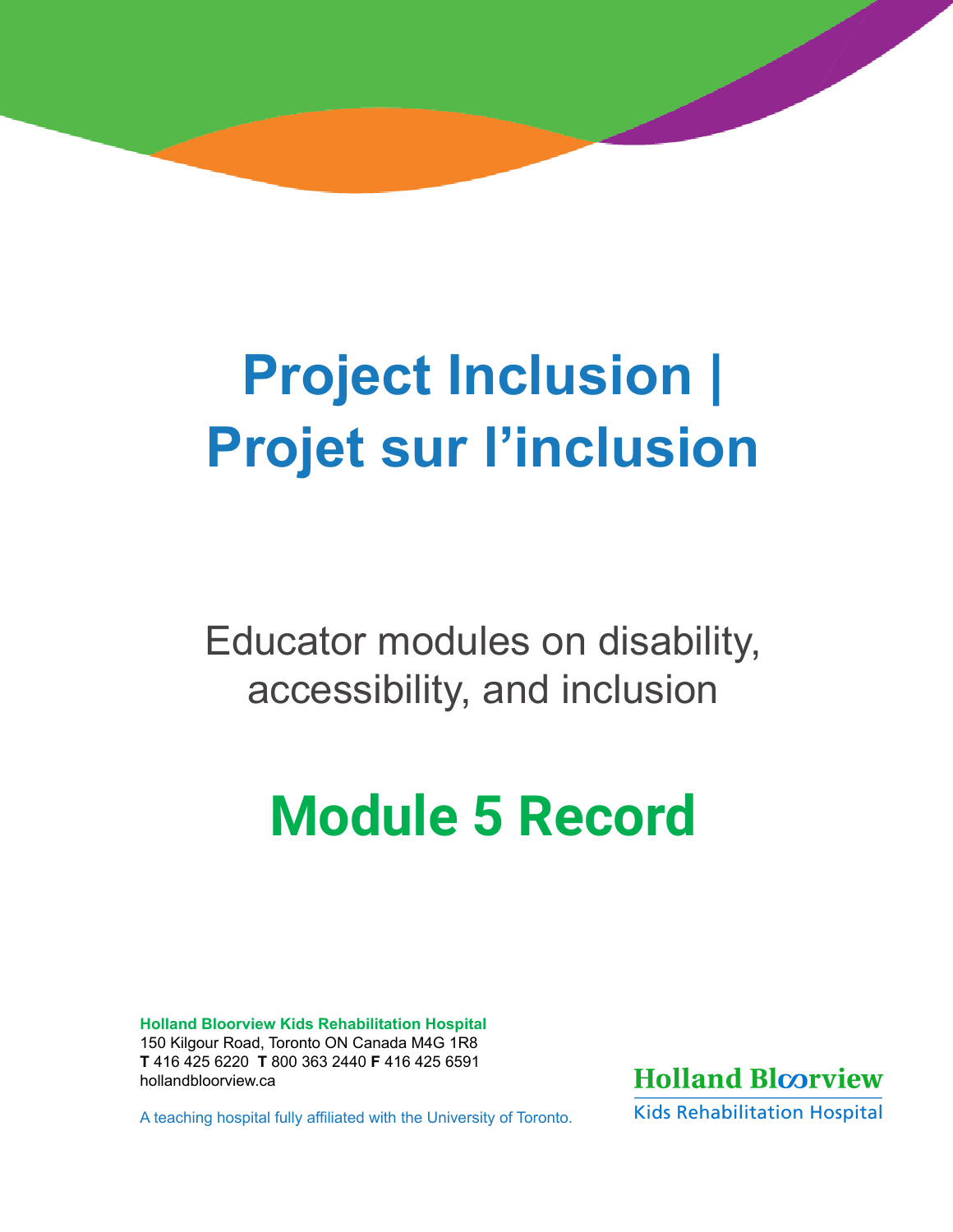# **Module 5 Record: Preparing for life after high school**

# **Learning outcomes**

- 1. Understand the wide range of possible futures students with disabilities can look forward to.
- 2. Explain the importance of:
- Having high expectations.
- Access to a range of experiential learning opportunities from Kindergarten to Grade 12.
- 3. Apply practical strategies in your classroom and experiential learning opportunities.
- 4. Understand how and where to seek additional support.

## *Examples of range of experiential learning opportunities gained in school (K–12) and community*

- Classroom responsibilities/chores
- Leadership activities
- Extra-curricular activities
- Community volunteering
- Co-operative education
- Daily practice of learning skills and work habits
- Field trips and outdoor education
- Service learning (school connected)
- Job shadowing and work-site visits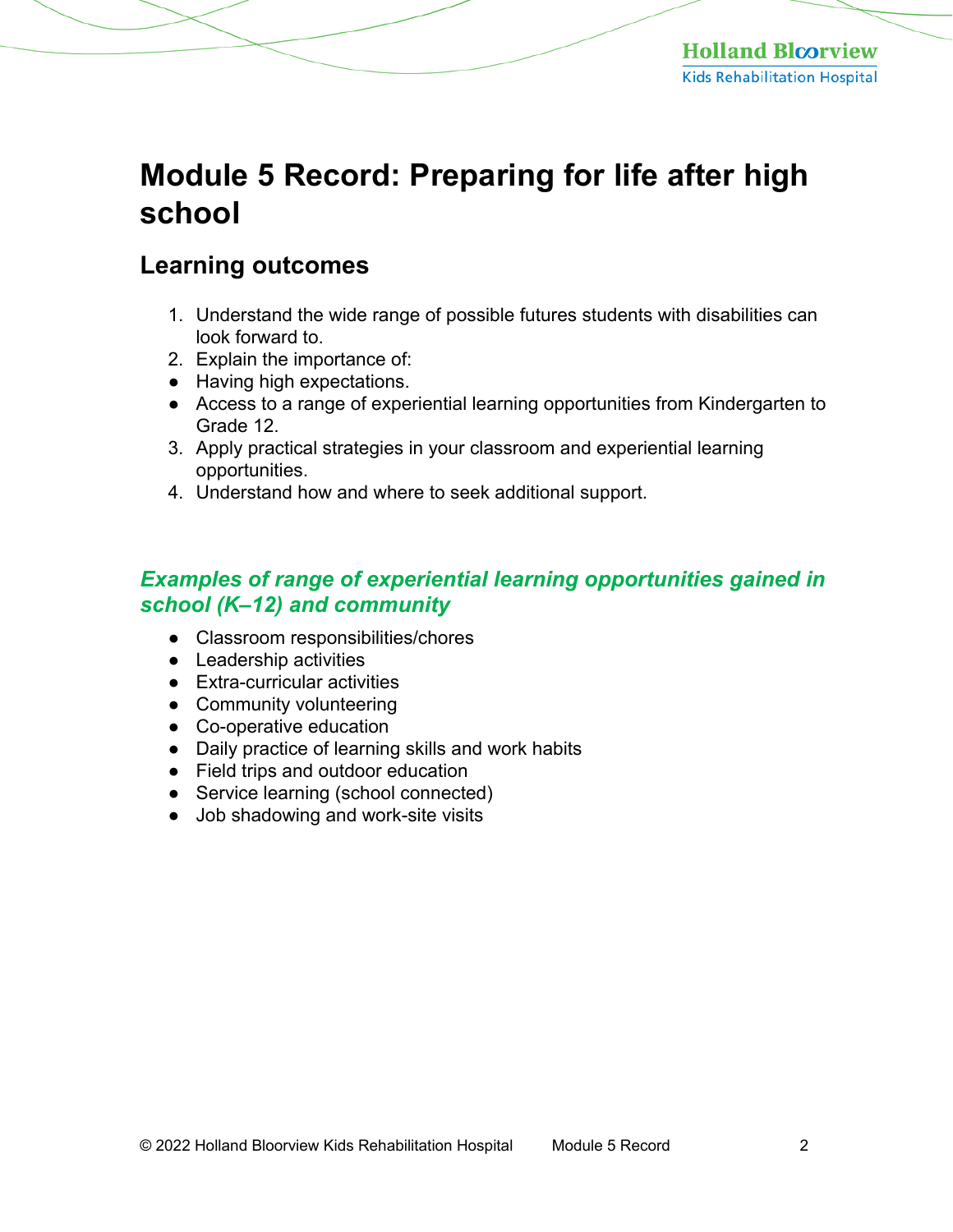## Key message 1: Make positive post-school options possible: Have high expectations. Enable experiential learning opportunities.

## **Lived experience: Max**

| Lived experience:<br><b>Max</b> | <b>Comments:</b> |
|---------------------------------|------------------|
|                                 |                  |

## **Lived experience: ODEN**

| Lived experience:<br><b>ODEN</b>                                                                                                                                                                                    | <b>Comments:</b> |
|---------------------------------------------------------------------------------------------------------------------------------------------------------------------------------------------------------------------|------------------|
| <b>Introductions</b><br>6 Director of Special Projects & Innovation at ODEN<br>% Work experience includes private sector, entrepreneurship,<br>not for profit.<br>6 Mother of two kids, one born with Down syndrome |                  |

## **Lived experience: Tiffany**

| <b>Lived experience:</b><br><b>Tiffany</b> | <b>Comments:</b> |
|--------------------------------------------|------------------|
|                                            |                  |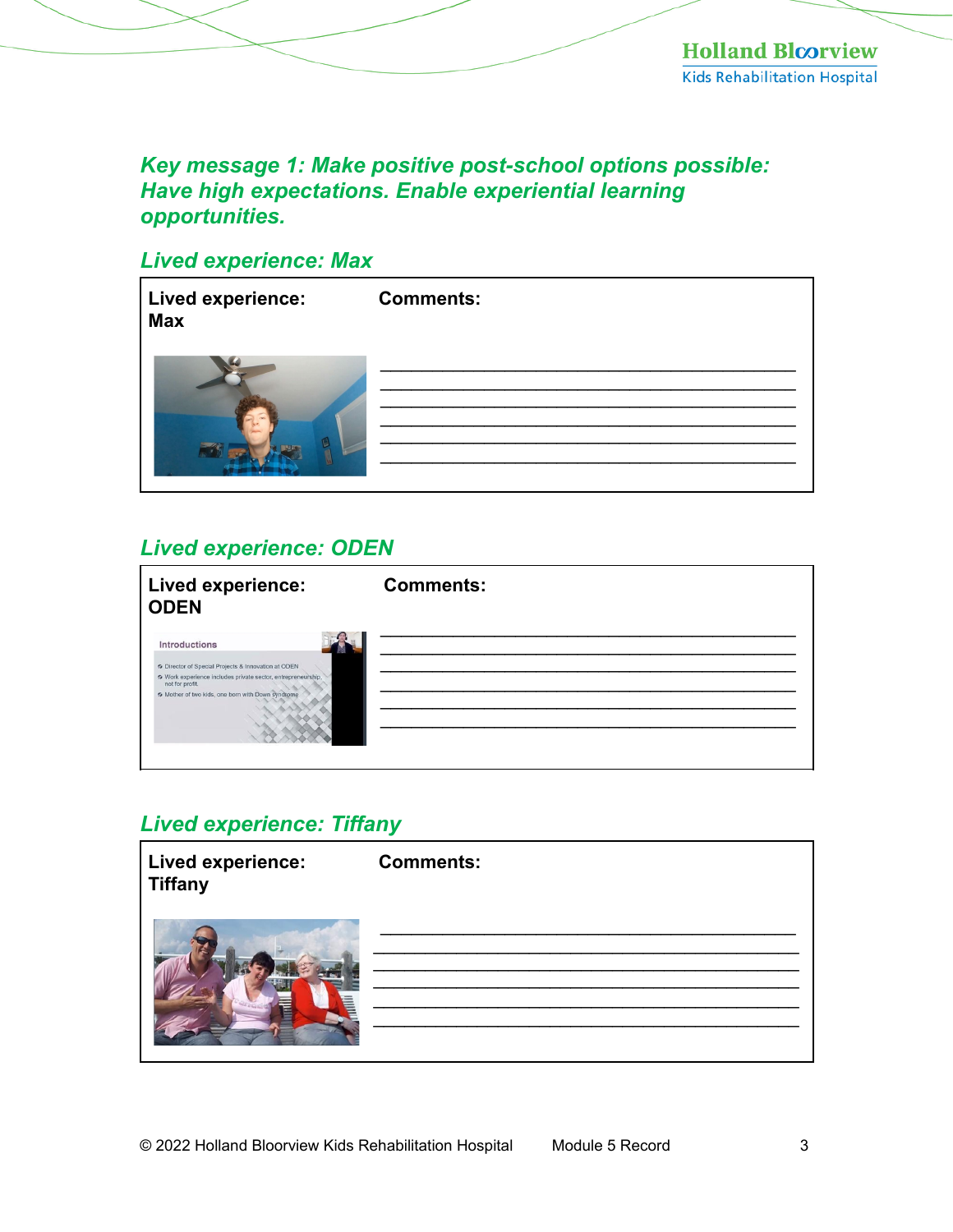#### *Summary section 1*

- 1. People with disabilities work in a wide range of careers.
- 2. Employment promotes inclusion, health, and well-being.
- 3. A "good life" has many different parts, and there are many ways to participate in community life.
- 4. Adults' high expectations impact students' opportunities and outcomes.

## *Reflection/Discussion*

What assumptions or stereotypes shape societal beliefs about people with disabilities and their full participation as workers and citizens?

In your experience, what influences beliefs, assumptions, and expectations about post-school possibilities for students with disabilities?

How can educators support students and families to have high expectations for the future?

\_\_\_\_\_\_\_\_\_\_\_\_\_\_\_\_\_\_\_\_\_\_\_\_\_\_\_\_\_\_\_\_\_\_\_\_\_\_\_\_\_\_\_\_\_\_\_\_\_\_\_\_\_\_\_\_\_\_\_\_\_\_\_\_\_\_ \_\_\_\_\_\_\_\_\_\_\_\_\_\_\_\_\_\_\_\_\_\_\_\_\_\_\_\_\_\_\_\_\_\_\_\_\_\_\_\_\_\_\_\_\_\_\_\_\_\_\_\_\_\_\_\_\_\_\_\_\_\_\_\_\_\_  $\mathcal{L}_\mathcal{L} = \mathcal{L}_\mathcal{L} = \mathcal{L}_\mathcal{L} = \mathcal{L}_\mathcal{L} = \mathcal{L}_\mathcal{L} = \mathcal{L}_\mathcal{L} = \mathcal{L}_\mathcal{L} = \mathcal{L}_\mathcal{L} = \mathcal{L}_\mathcal{L} = \mathcal{L}_\mathcal{L} = \mathcal{L}_\mathcal{L} = \mathcal{L}_\mathcal{L} = \mathcal{L}_\mathcal{L} = \mathcal{L}_\mathcal{L} = \mathcal{L}_\mathcal{L} = \mathcal{L}_\mathcal{L} = \mathcal{L}_\mathcal{L}$  $\mathcal{L}_\mathcal{L}$  , and the contribution of the contribution of the contribution of the contribution of the contribution of the contribution of the contribution of the contribution of the contribution of the contribution of \_\_\_\_\_\_\_\_\_\_\_\_\_\_\_\_\_\_\_\_\_\_\_\_\_\_\_\_\_\_\_\_\_\_\_\_\_\_\_\_\_\_\_\_\_\_\_\_\_\_\_\_\_\_\_\_\_\_\_\_\_\_\_\_\_\_

\_\_\_\_\_\_\_\_\_\_\_\_\_\_\_\_\_\_\_\_\_\_\_\_\_\_\_\_\_\_\_\_\_\_\_\_\_\_\_\_\_\_\_\_\_\_\_\_\_\_\_\_\_\_\_\_\_\_\_\_\_\_\_\_\_\_

Write your comments below: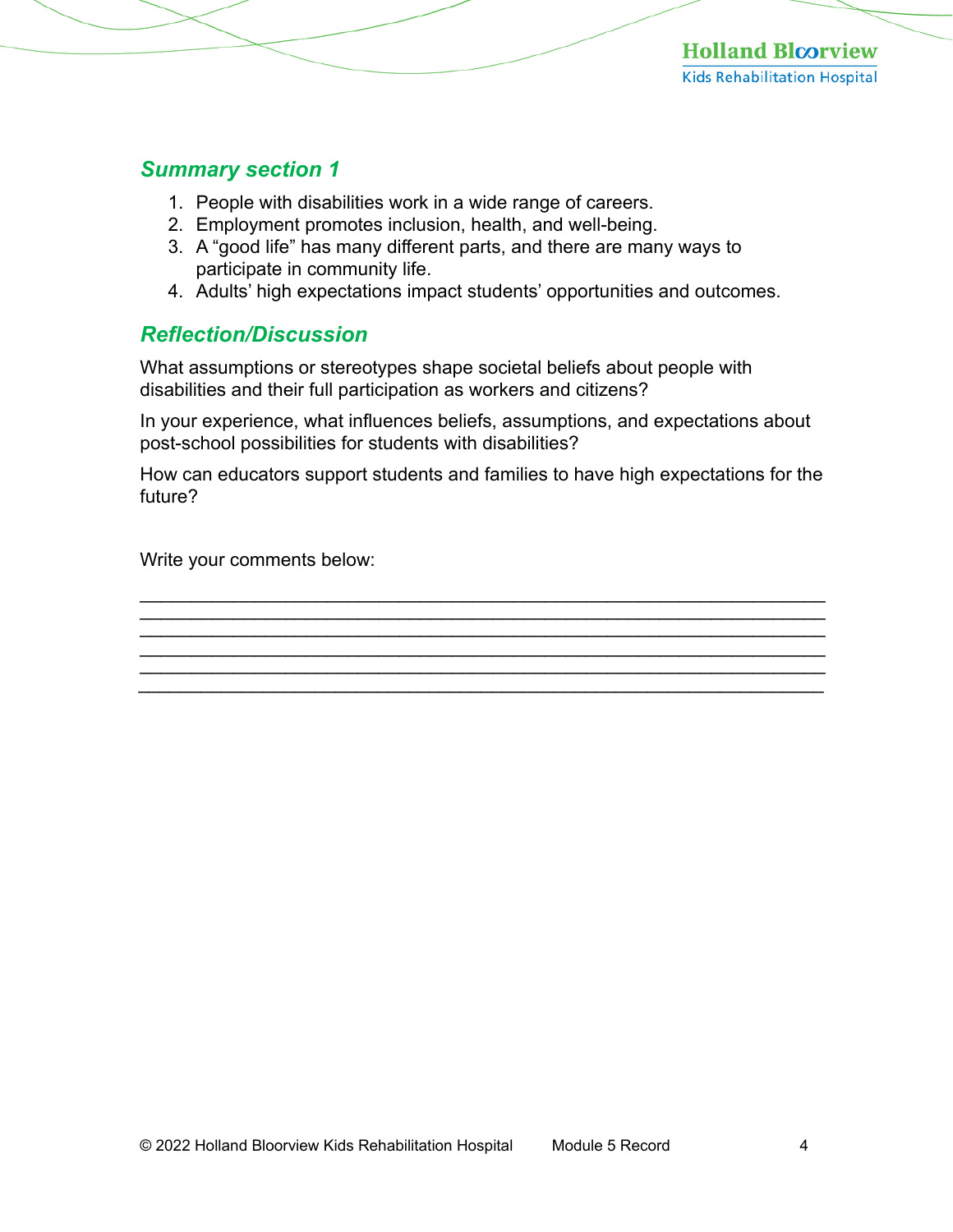# **Key message 2: Use an intentional, differentiated approach to break down barriers to K–12 experiential learning opportunities.**

## *Lived experience: Ingrid*

| Lived experience: Comments:<br>Ingrid |  |
|---------------------------------------|--|
|                                       |  |

## *Example of an extra-curricular learning activity*

| <b>Barriers</b>                                                                                  | <b>Result</b>                                                                                                                                   |
|--------------------------------------------------------------------------------------------------|-------------------------------------------------------------------------------------------------------------------------------------------------|
| No staff available to support<br>participation<br>Concern about safety and risk                  | Missed opportunity for:<br>shared experience with peers<br>$\bullet$<br>sense of pride and<br>$\bullet$<br>accomplishment, friends<br>exclusion |
| <b>Strategies and solutions</b>                                                                  | <b>Result</b>                                                                                                                                   |
| School and family discussion to<br>identify solutions<br>Arranged for peer to provide<br>support | Participation with "natural support"<br>promotes inclusion                                                                                      |

## *Experiences build skills*

Experiences in the classroom, school, and community also help all students to build essential learning skills and work habits.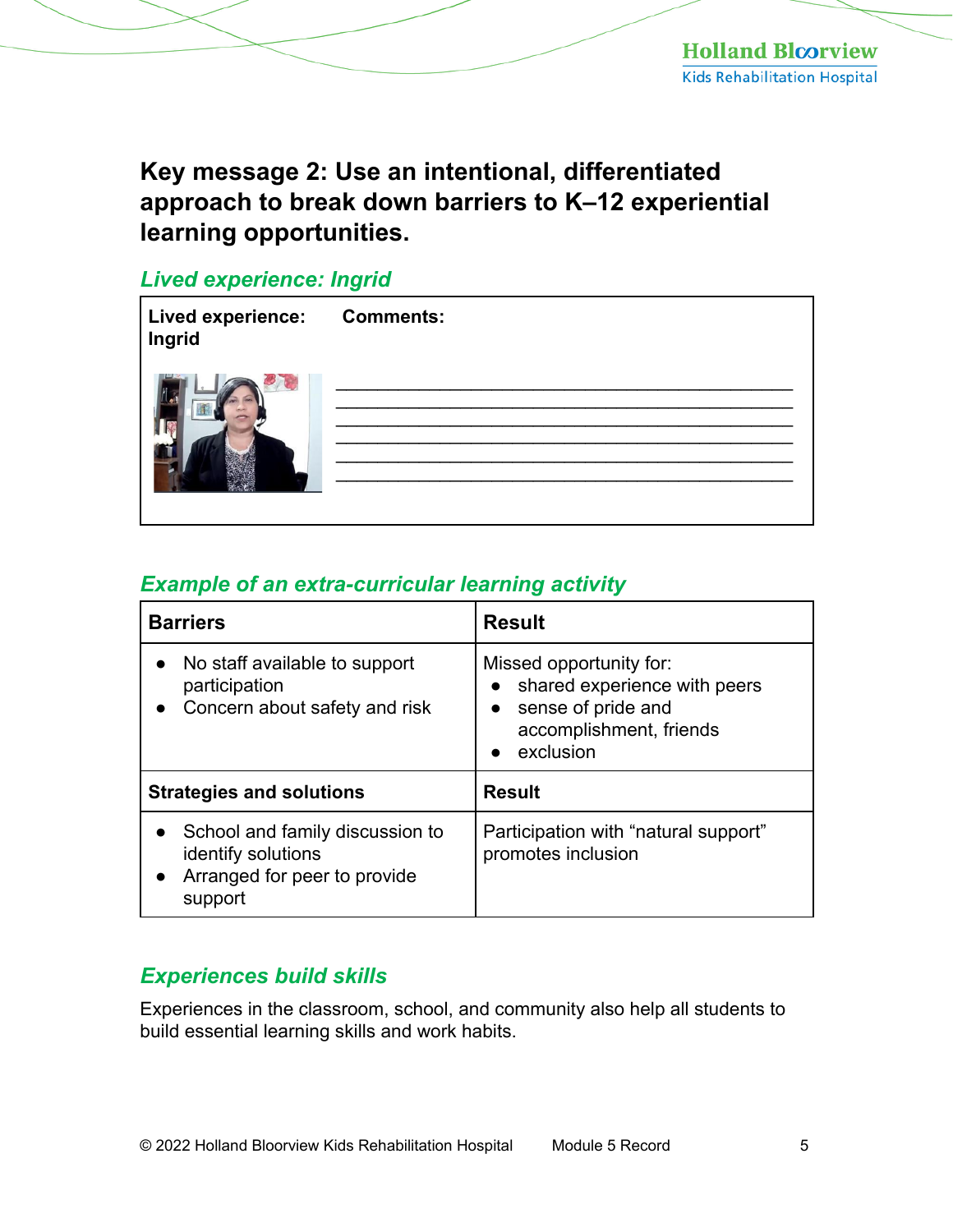#### **Responsibility**

Example: Fulfills responsibilities and commitments within the learning environment.

#### **Organization**

Example: Devises and follows a plan for completing work and tasks.

#### **Independent work**

Example: Follows instructions with minimal supervision.

#### **Collaboration**

Example: Works with others to resolve conflicts and build consensus to achieve group goals.

#### **Initiative**

Example: Demonstrates the capacity for innovation and a willingness to take risks.

#### **Self-regulation**

Example: Identifies learning opportunities, choices, and strategies to meet personal learning needs and goals.

Adapted from *[Growing success: Assessment, evaluation, and reporting in Ontario](http://www.edu.gov.on.ca/eng/policyfunding/growSuccess.pdf)  schools. First edition, covering grades 1 to 12, 2010, p. 11*.

## *Lived experience: Yemina and Shaina*

| <b>Lived experience:</b><br><b>Yemina and Shaina</b> | <b>Comments:</b> |
|------------------------------------------------------|------------------|
|                                                      |                  |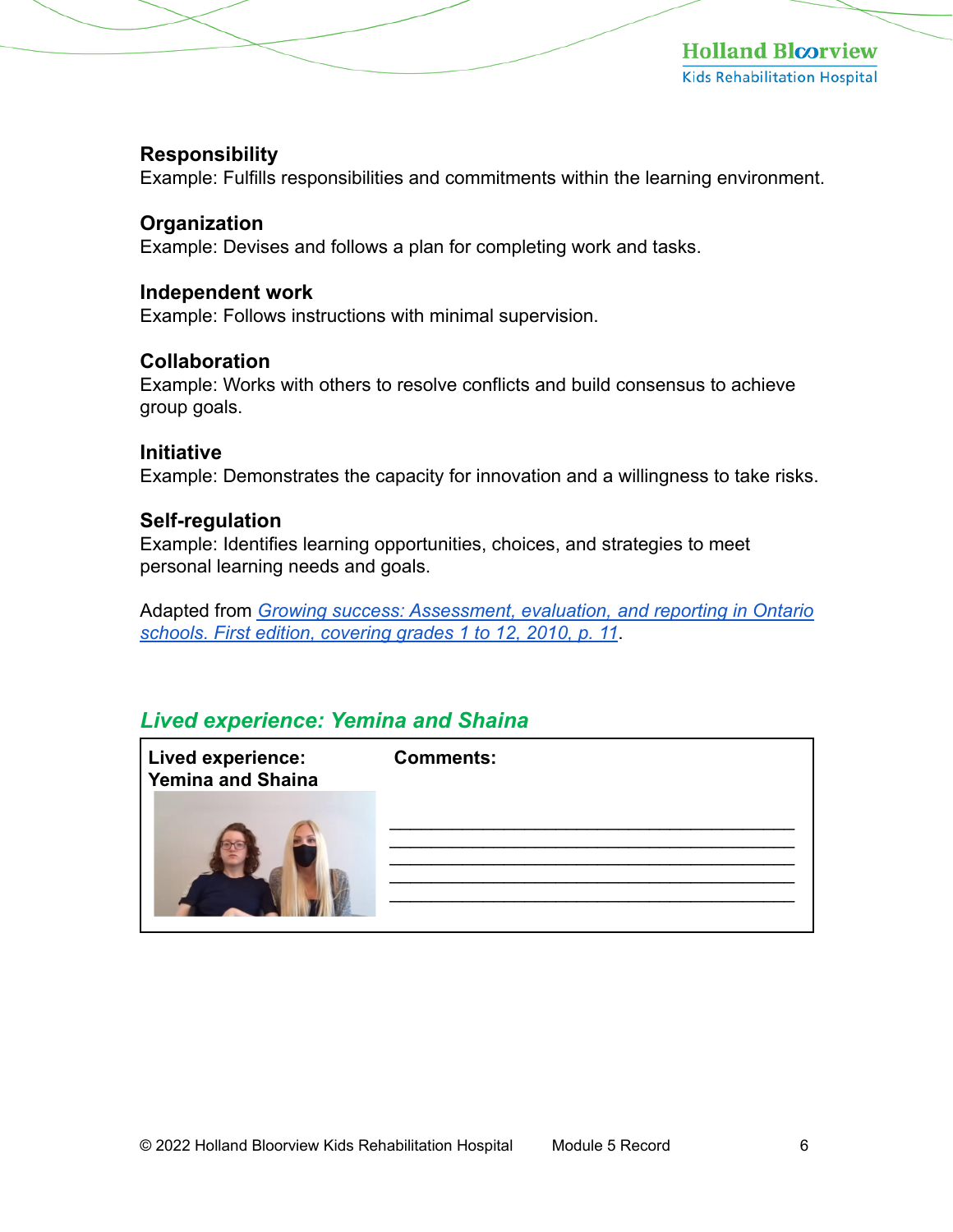# *Lived experience: Ivona*

| Lived experience:<br>Ivona | <b>Comments:</b> |
|----------------------------|------------------|
| $\bullet$                  |                  |

## *Examples of expectations and support*

| <b>Barriers</b>                                                                                        | <b>Result</b>                                                                                           |
|--------------------------------------------------------------------------------------------------------|---------------------------------------------------------------------------------------------------------|
| Too little or too much support<br>Low expectations                                                     | Fewer opportunities to work through<br>challenges, be with peers, build skills for<br>learning and life |
| <b>Strategies and solutions</b>                                                                        | <b>Result</b>                                                                                           |
| High expectations and "just the<br>right amount of support"<br>School and student/family<br>discussion | Range of challenges, struggles,<br>successes, and growth                                                |

#### *Lived experience: Ahsan*

| Lived experience: Comments:<br>Ahsan |  |  |
|--------------------------------------|--|--|
|                                      |  |  |

## *Co-operative education strategies*

### **Common barriers in co-operative education**

● physical accessibility of typical student roles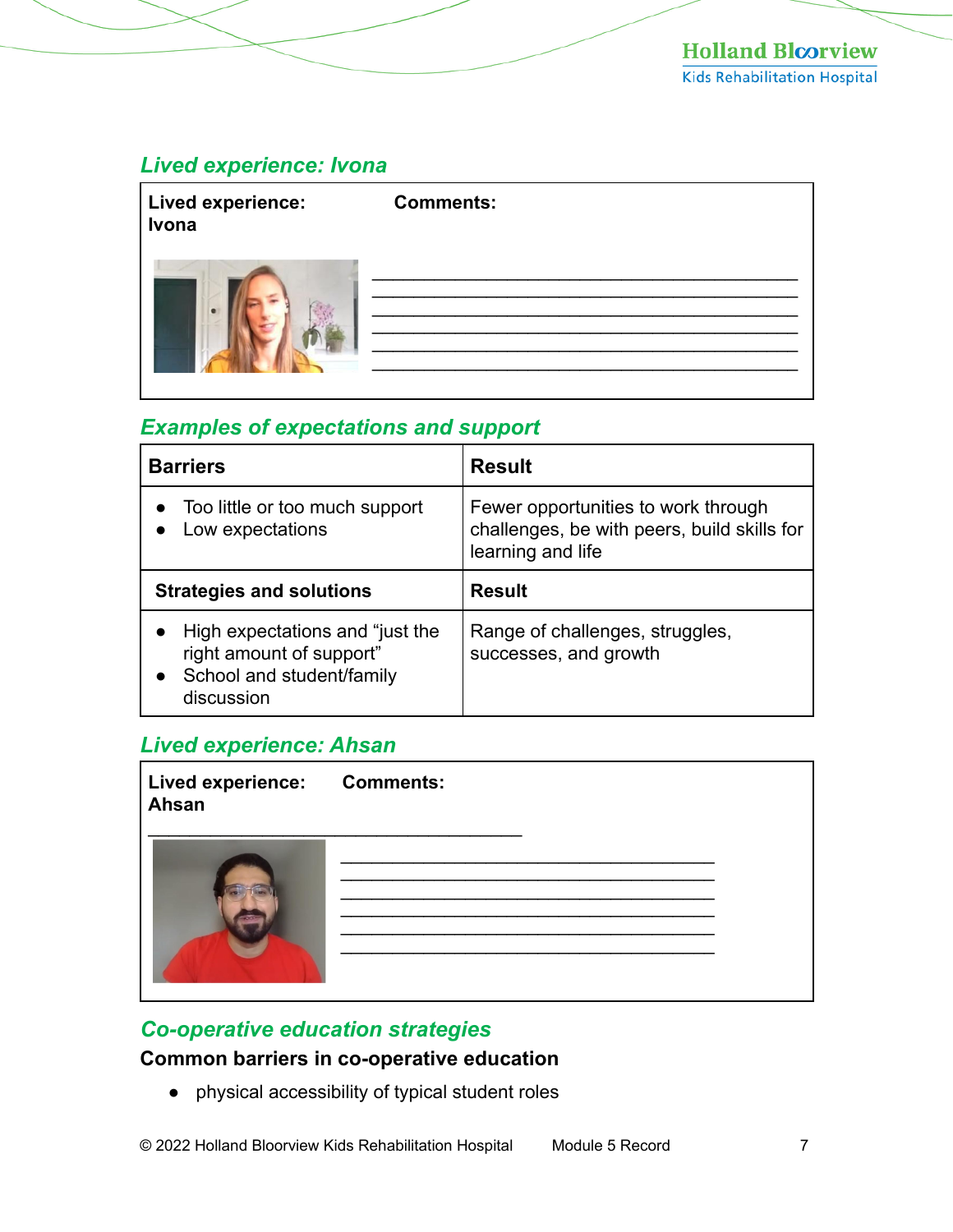- misconceptions about cost of accommodations, safety
- need for personal care, learning, or behavioural support on the job (who/how can provide support)
- transportation (how student will get to co-op)

#### **Result**

Missed or reduced opportunity to get work experience during high school may disrupt/delay next steps→"career scarring"

#### **Strategies and solutions**

- Discussions with the student (and family if needed).
- Ask for assistance from school resource staff, board resources, and/or community organizations if needed.
- Talk about preparations, accessibility, and potential accommodations.
- Think creatively about ideas that match interests and strengths and potential co-op employers.

#### **Result**

- work experience during high school
- enhanced confidence
- career direction
- skills

## *Lived experience: Abdul*

| Lived experience: Comments:<br><b>Abdul</b> |  |
|---------------------------------------------|--|
|                                             |  |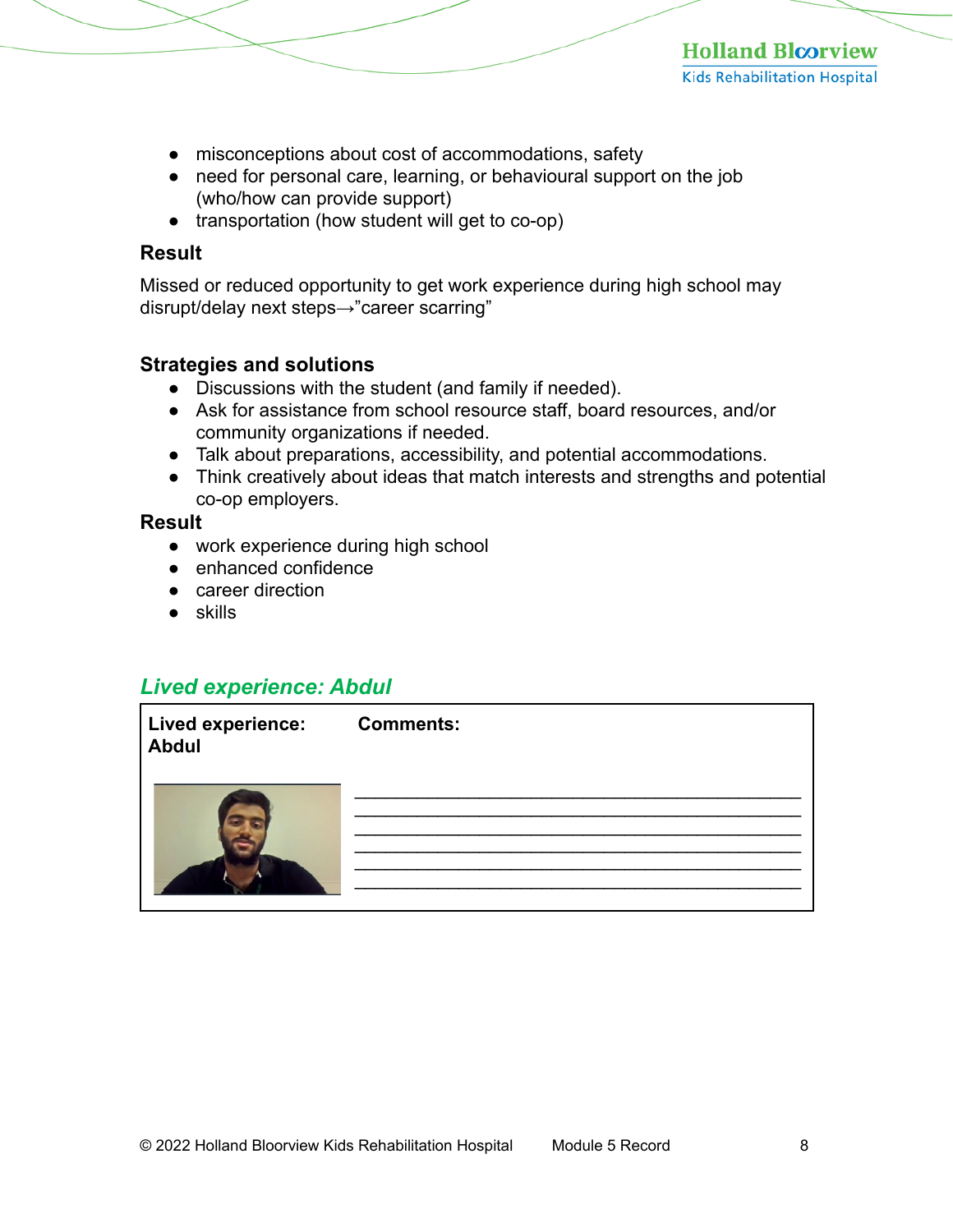### *Lived experience: Denise*

| <b>Lived experience:</b><br><b>Denise</b> | <b>Comments:</b> |
|-------------------------------------------|------------------|
| 图                                         |                  |

## *Barriers require action*

| <b>Examples of barriers explored in</b><br>the videos                                                                                                                                               | <b>Examples of other barriers</b>                                                                                                                                                           |
|-----------------------------------------------------------------------------------------------------------------------------------------------------------------------------------------------------|---------------------------------------------------------------------------------------------------------------------------------------------------------------------------------------------|
| Challenges with availability of<br>human resources to support<br>participation                                                                                                                      | Adult assistance at lunch limits<br>interaction with other students                                                                                                                         |
| Not making time to reflect and<br>plan together (e.g., address<br>accessibility considerations,<br>support learning/life skills growth,<br>plan ahead for post-secondary<br>options and transition) | Missing after-school activities<br>$\bullet$<br>because of bus transportation<br>home from school<br>Time away from regular daily<br>schedule due to therapies or<br>personal care routines |
| Overprotecting,<br>over-accommodating, or<br>over-modifying, providing more<br>help than is needed                                                                                                  | Inconsistently implemented<br>accommodations                                                                                                                                                |
| Policy and programming decisions                                                                                                                                                                    | Activities and environments not<br>accessible                                                                                                                                               |

## *Summary section 2*

- 1. People with disabilities work in a wide range of careers.
- 2. Employment promotes inclusion, health, and well-being.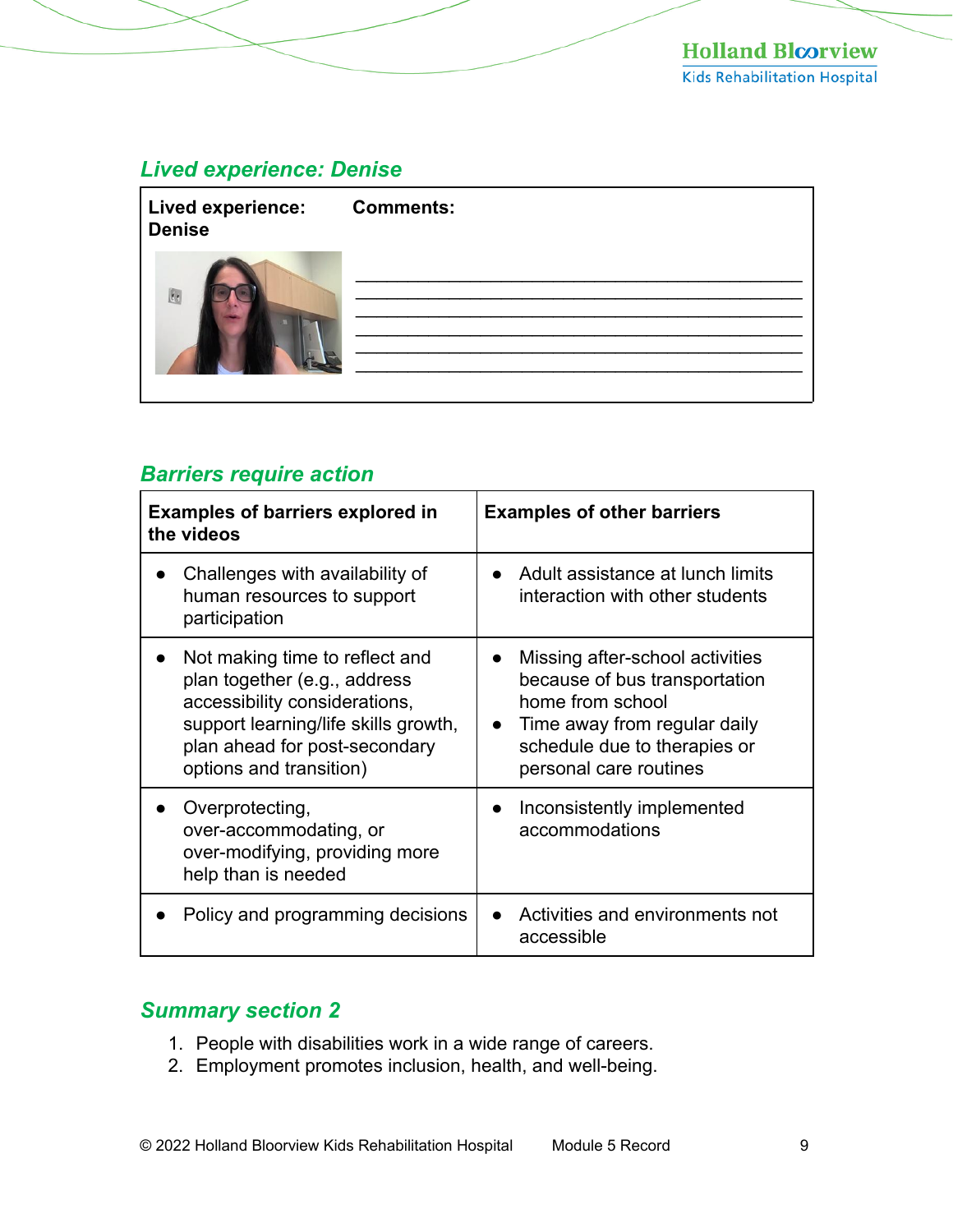- 3. A "good life" has many different parts, and there are many ways to participate in community life.
- 4. Adults' high expectations impact students' opportunities and outcomes.
- 5. Experience opportunities are essential for all students, in all grades.
- 6. Use intentional, differentiated action to break down barriers and enable experiential learning opportunities.

## *Reflection/Discussion 2*

What examples in this section:

- surprised you?
- resonated with you?

What are examples of individual and systemic barriers students with disabilities in your school/context face in experiential learning opportunities?

What steps/strategies/solutions have educators in your school taken to support students with disabilities?

\_\_\_\_\_\_\_\_\_\_\_\_\_\_\_\_\_\_\_\_\_\_\_\_\_\_\_\_\_\_\_\_\_\_\_\_\_\_\_\_\_\_\_\_\_\_\_\_\_\_\_\_\_\_\_\_\_\_\_\_\_\_\_\_\_\_  $\mathcal{L}_\mathcal{L}$  , and the contribution of the contribution of the contribution of the contribution of the contribution of the contribution of the contribution of the contribution of the contribution of the contribution of  $\mathcal{L}_\mathcal{L}$  , and the contribution of the contribution of the contribution of the contribution of the contribution of the contribution of the contribution of the contribution of the contribution of the contribution of

\_\_\_\_\_\_\_\_\_\_\_\_\_\_\_\_\_\_\_\_\_\_\_\_\_\_\_\_\_\_\_\_\_\_\_\_\_\_\_\_\_\_\_\_\_\_\_\_\_\_\_\_\_\_\_\_\_\_\_\_\_\_\_\_\_\_ \_\_\_\_\_\_\_\_\_\_\_\_\_\_\_\_\_\_\_\_\_\_\_\_\_\_\_\_\_\_\_\_\_\_\_\_\_\_\_\_\_\_\_\_\_\_\_\_\_\_\_\_\_\_\_\_\_\_\_\_\_\_\_\_\_\_

\_\_\_\_\_\_\_\_\_\_\_\_\_\_\_\_\_\_\_\_\_\_\_\_\_\_\_\_\_\_\_\_\_\_\_\_\_\_\_\_\_\_\_\_\_\_\_\_\_\_\_\_\_\_\_\_\_\_\_\_\_\_\_\_\_\_

\_\_\_\_\_\_\_\_\_\_\_\_\_\_\_\_\_\_\_\_\_\_\_\_\_\_\_\_\_\_\_\_\_\_\_\_\_\_\_\_\_\_\_\_\_\_\_\_\_\_\_\_\_\_\_\_\_\_\_\_\_\_\_\_\_\_

\_\_\_\_\_\_\_\_\_\_\_\_\_\_\_\_\_\_\_\_\_\_\_\_\_\_\_\_\_\_\_\_\_\_\_\_\_\_\_\_\_\_\_\_\_\_\_\_\_\_\_\_\_\_\_\_\_\_\_\_\_\_\_\_\_\_

\_\_\_\_\_\_\_\_\_\_\_\_\_\_\_\_\_\_\_\_\_\_\_\_\_\_\_\_\_\_\_\_\_\_\_\_\_\_\_\_\_\_\_\_\_\_\_\_\_\_\_\_\_\_\_\_\_\_\_\_\_\_\_\_\_\_  $\mathcal{L}_\mathcal{L} = \mathcal{L}_\mathcal{L} = \mathcal{L}_\mathcal{L} = \mathcal{L}_\mathcal{L} = \mathcal{L}_\mathcal{L} = \mathcal{L}_\mathcal{L} = \mathcal{L}_\mathcal{L} = \mathcal{L}_\mathcal{L} = \mathcal{L}_\mathcal{L} = \mathcal{L}_\mathcal{L} = \mathcal{L}_\mathcal{L} = \mathcal{L}_\mathcal{L} = \mathcal{L}_\mathcal{L} = \mathcal{L}_\mathcal{L} = \mathcal{L}_\mathcal{L} = \mathcal{L}_\mathcal{L} = \mathcal{L}_\mathcal{L}$  $\mathcal{L}_\mathcal{L}$  , and the contribution of the contribution of the contribution of the contribution of the contribution of the contribution of the contribution of the contribution of the contribution of the contribution of \_\_\_\_\_\_\_\_\_\_\_\_\_\_\_\_\_\_\_\_\_\_\_\_\_\_\_\_\_\_\_\_\_\_\_\_\_\_\_\_\_\_\_\_\_\_\_\_\_\_\_\_\_\_\_\_\_\_\_\_\_\_\_\_\_\_

What have you found helpful?

Write your comments below: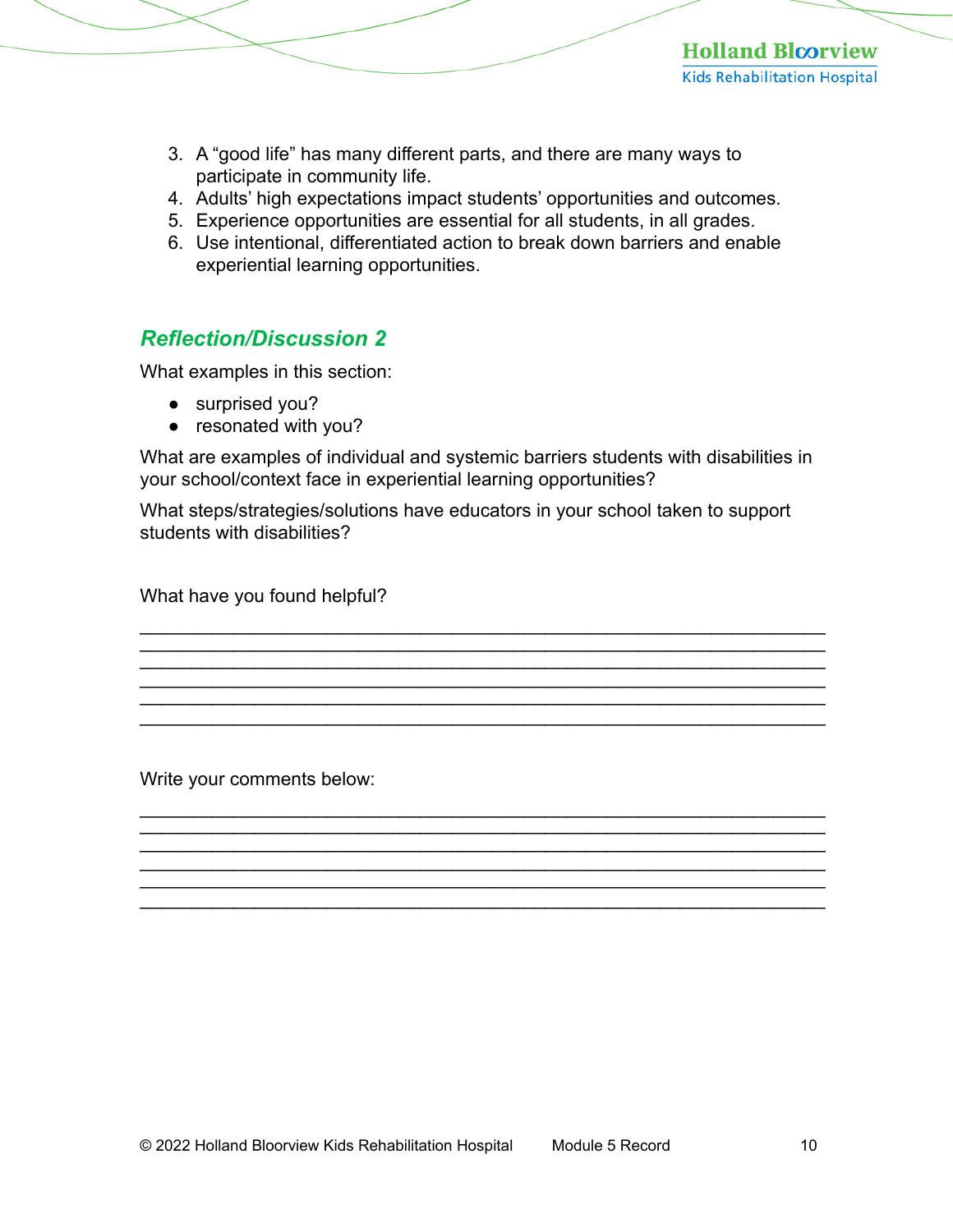# **Key message 3: Educate, collaborate, and regularly refresh goals, plans, and accommodations.**

## *Practical strategies*

### **1. Educate yourself and others**

#### **Be active**

- Continue learning about and promoting disability rights, equity, accessibility, inclusion, and participation.
- Combat assumptions, biases, and stigma about disability.
- Speak to school and school board leaders when you identify individual or systemic barriers.
- Speak up to support others who are working to address barriers.
- Explore options, resources, and potential partners.

#### **Talk about the importance of high expectations and participation at all ages and stages with:**

- colleagues
- students
- families
- community organizations (when involved in supporting the student)

#### **2. Review goals, plans, and accommodations regularly**

(For educators who support students with disabilities in leadership or resource roles). Evidence shows that student outcomes are best achieved when planning:

- is intentional
- builds from student's interests, strengths, and goals
- has a strong experiential learning component
- engages family
- connects with community organizations involved in the student's support
- includes short- and longer-term perspectives
- sets clear goals with specific action steps
- incorporates flexible and ongoing reflection
- is updated regularly as the student develops

#### **3. Ask "How?" and partner**

- Use universal design for learning and differentiated instruction approaches to intentionally design accessible, equitable, and inclusive experiential learning opportunities.
- Focus on "how" not "whether" to enable participation.
- Partner with students, families, and others.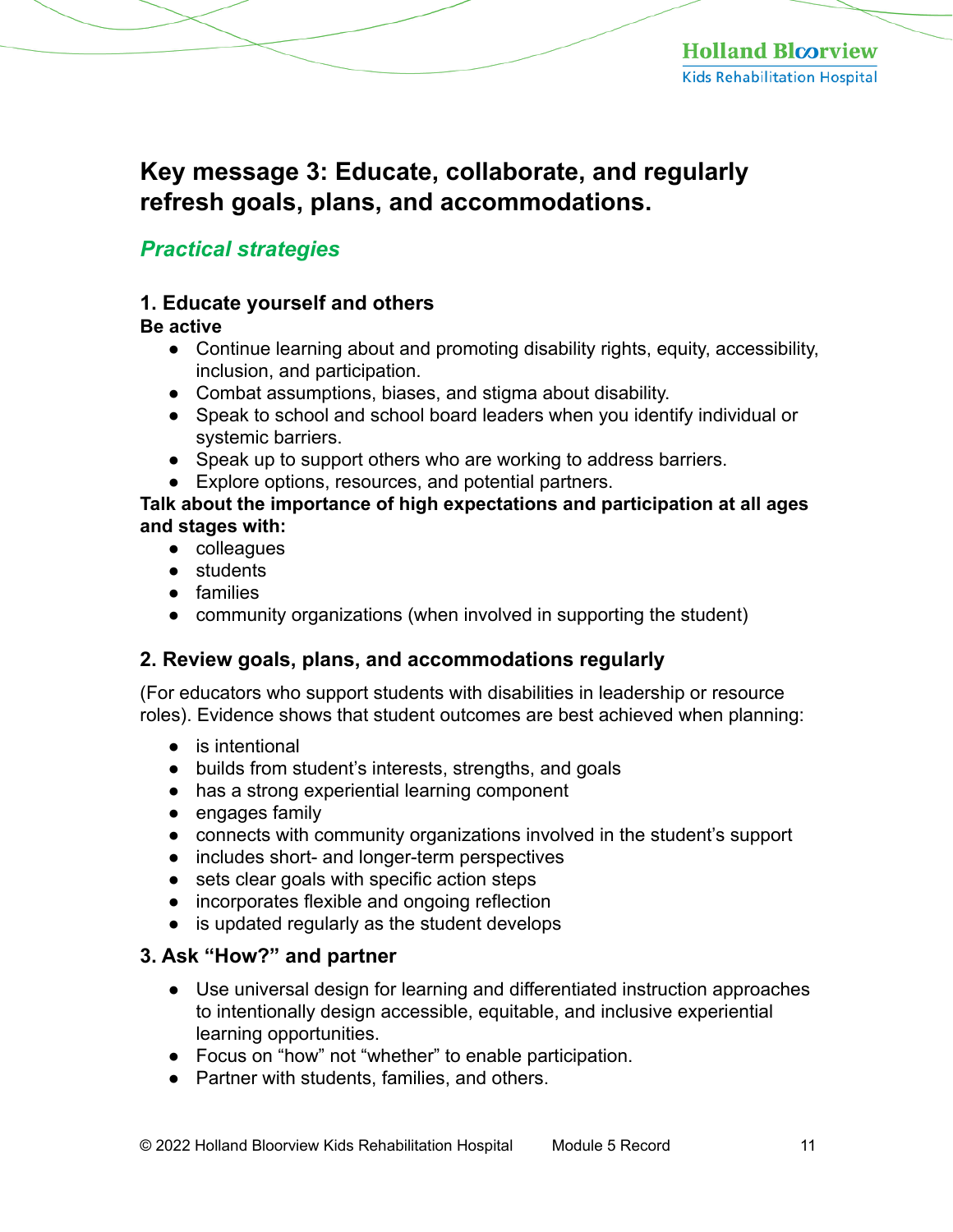#### *Summary section 3*

- 1. People with disabilities work in a wide range of careers.
- 2. Employment promotes inclusion, health, and well-being.
- 3. A "good life" has many different parts, and there are many ways to participate in community life.
- 4. Adults' high expectations impact students' opportunities and outcomes.
- 5. Experience opportunities are essential for all students, in all grades.
- 6. Many and varied barriers require intentional, differentiated action.
- 7. Educate yourself and others.
- 8. Review and update goals, plans, and accommodations regularly.
- 9. Ask "how?" and partner.

#### *Reflection/Discussion*

Think of an experience you have had that brought one or more of the concepts illustrated in this module to life.

What is a simple action you can take that will make a big difference after high school for students with disabilities?

\_\_\_\_\_\_\_\_\_\_\_\_\_\_\_\_\_\_\_\_\_\_\_\_\_\_\_\_\_\_\_\_\_\_\_\_\_\_\_\_\_\_\_\_\_\_\_\_\_\_\_\_\_\_\_\_\_\_\_\_\_\_\_\_\_\_  $\mathcal{L}_\mathcal{L} = \mathcal{L}_\mathcal{L} = \mathcal{L}_\mathcal{L} = \mathcal{L}_\mathcal{L} = \mathcal{L}_\mathcal{L} = \mathcal{L}_\mathcal{L} = \mathcal{L}_\mathcal{L} = \mathcal{L}_\mathcal{L} = \mathcal{L}_\mathcal{L} = \mathcal{L}_\mathcal{L} = \mathcal{L}_\mathcal{L} = \mathcal{L}_\mathcal{L} = \mathcal{L}_\mathcal{L} = \mathcal{L}_\mathcal{L} = \mathcal{L}_\mathcal{L} = \mathcal{L}_\mathcal{L} = \mathcal{L}_\mathcal{L}$  $\mathcal{L}_\mathcal{L}$  , and the contribution of the contribution of the contribution of the contribution of the contribution of the contribution of the contribution of the contribution of the contribution of the contribution of \_\_\_\_\_\_\_\_\_\_\_\_\_\_\_\_\_\_\_\_\_\_\_\_\_\_\_\_\_\_\_\_\_\_\_\_\_\_\_\_\_\_\_\_\_\_\_\_\_\_\_\_\_\_\_\_\_\_\_\_\_\_\_\_\_\_  $\mathcal{L}_\mathcal{L} = \mathcal{L}_\mathcal{L} = \mathcal{L}_\mathcal{L} = \mathcal{L}_\mathcal{L} = \mathcal{L}_\mathcal{L} = \mathcal{L}_\mathcal{L} = \mathcal{L}_\mathcal{L} = \mathcal{L}_\mathcal{L} = \mathcal{L}_\mathcal{L} = \mathcal{L}_\mathcal{L} = \mathcal{L}_\mathcal{L} = \mathcal{L}_\mathcal{L} = \mathcal{L}_\mathcal{L} = \mathcal{L}_\mathcal{L} = \mathcal{L}_\mathcal{L} = \mathcal{L}_\mathcal{L} = \mathcal{L}_\mathcal{L}$ 

\_\_\_\_\_\_\_\_\_\_\_\_\_\_\_\_\_\_\_\_\_\_\_\_\_\_\_\_\_\_\_\_\_\_\_\_\_\_\_\_\_\_\_\_\_\_\_\_\_\_\_\_\_\_\_\_\_\_\_\_\_\_\_\_\_\_

Write your comments below: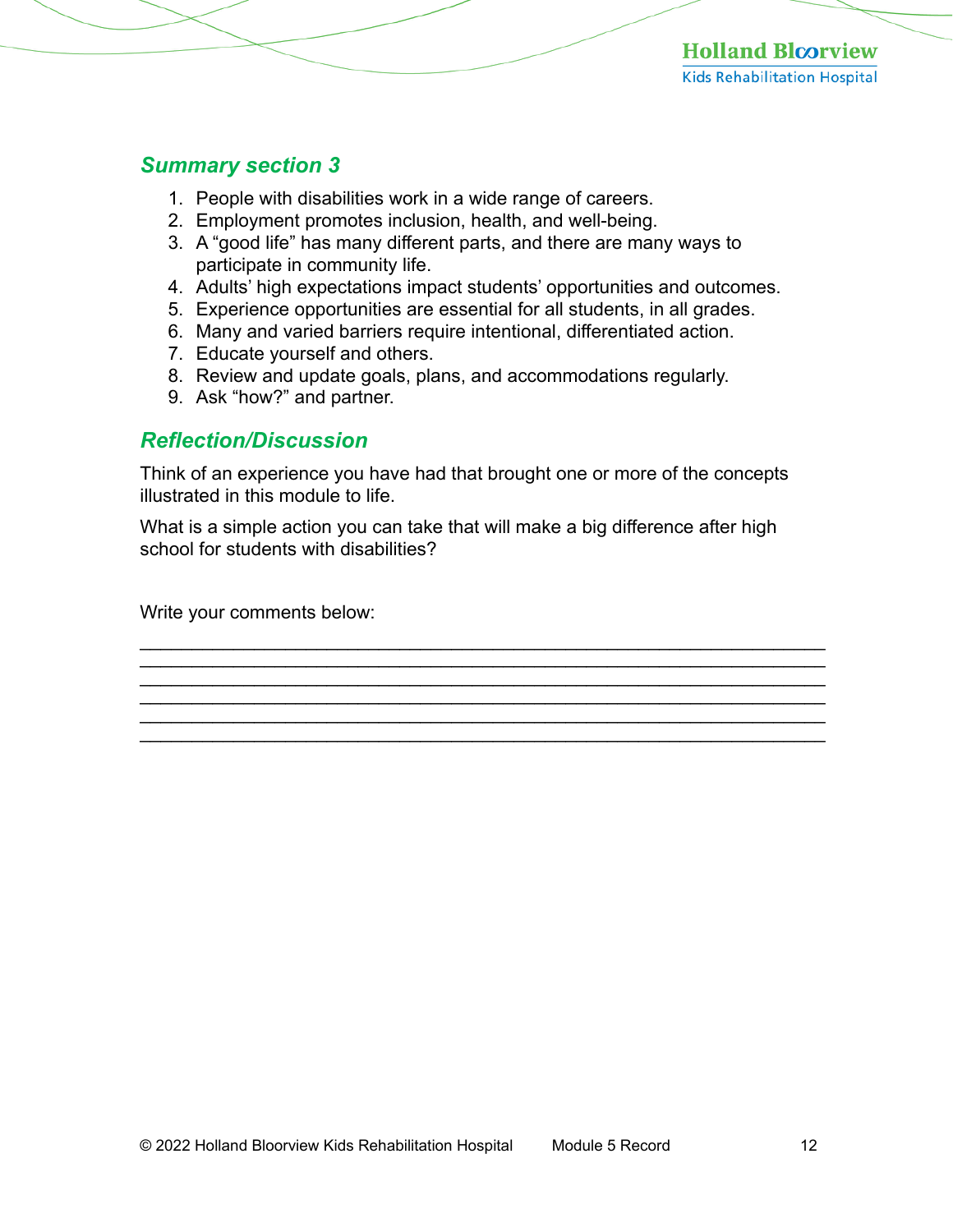## *Planning Worksheet Sample: Participation in Experiential*

## *Learning*

This worksheet is designed to be completed in discussion with:

Student

Family

School resource / leadership staff

Other community support organizations if applicable

| <b>Activity &amp; environment:</b><br>(describe)                                      | X-country run<br>Outdoors - in park behind school grounds<br>Options for 1K, 3K, 5K - student choice<br>Walk or run - student choice<br>Signs and staff monitors at various checkpoints<br>Uneven ground                                                                                                                                                                                          |
|---------------------------------------------------------------------------------------|---------------------------------------------------------------------------------------------------------------------------------------------------------------------------------------------------------------------------------------------------------------------------------------------------------------------------------------------------------------------------------------------------|
| <b>Challenges to student's</b><br>participation: (list)                               | Concern for safety in between checkpoints when outside<br>school grounds<br>1. Finding way if not running at same pace as other<br>students<br>2. Also if encountering stranger<br>No staff available to accompany student                                                                                                                                                                        |
| <b>Options - how to enable</b><br>participation:<br>(brainstorm possibilities & list) | Modify participation - give alternate role (e.g., give out<br>$\bullet$<br>water along route)<br>Modify route so within school fence for all students<br>$\bullet$<br>Family member accompanies student<br>$\bullet$<br>Older student from neighbouring school accompanies<br>$\bullet$<br>student<br>Peer accompanies student<br>$\bullet$<br>Develop buddy system for all students<br>$\bullet$ |
| Best option isbecause                                                                 | Peer - because peer is a natural support and best promotes<br>inclusion                                                                                                                                                                                                                                                                                                                           |
| Action steps to implement:<br>(list)                                                  | Teacher to talk to potential peer<br>1.<br>2. If peer is willing, teacher and parent to talk to student and<br>peer about choices and buddy system                                                                                                                                                                                                                                                |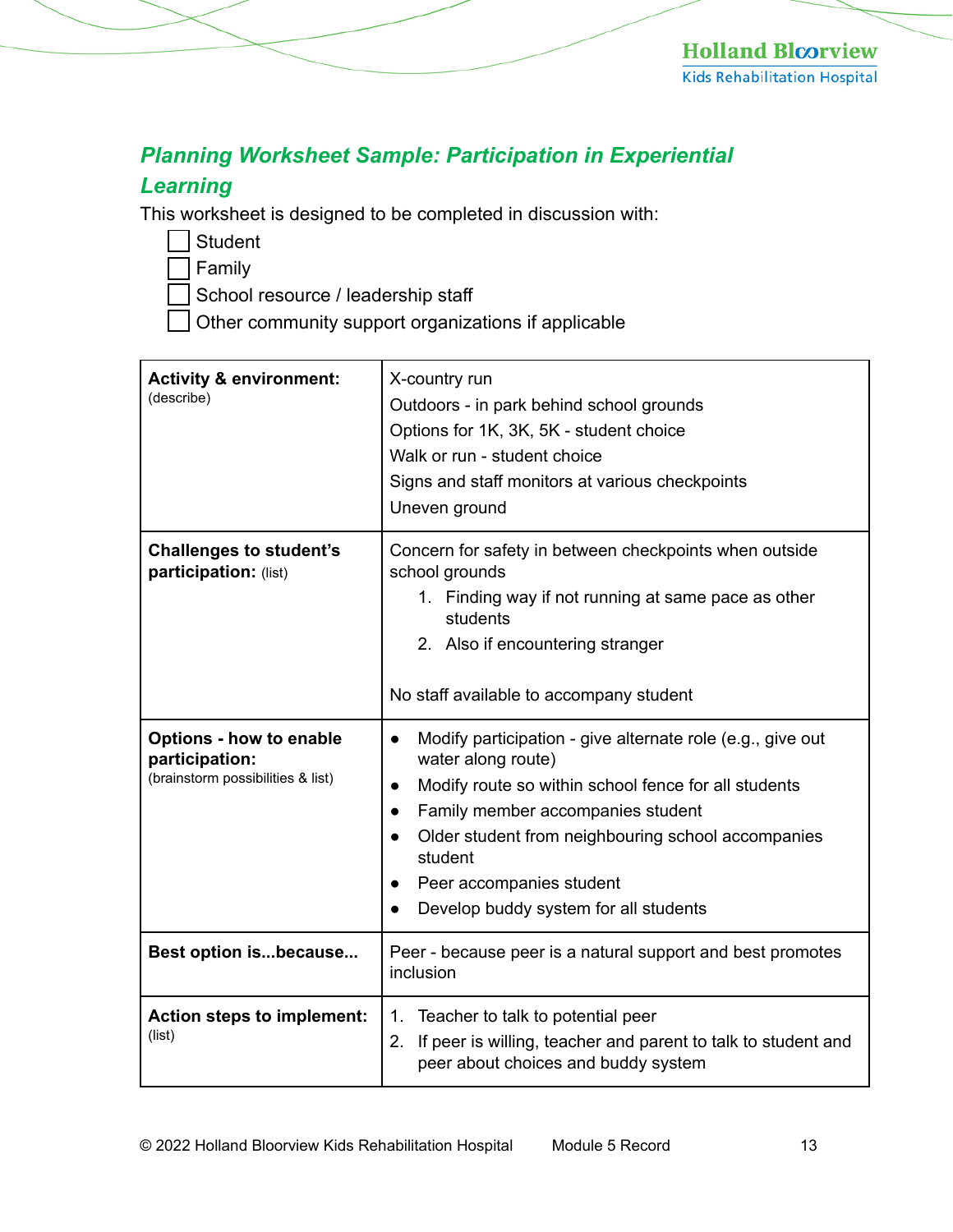# *Planning Worksheet: Participation in Experiential Learning*

This worksheet is designed to be completed in discussion with:

**Student** 

Family

School resource / leadership staff

Other community support organizations if applicable

| <b>Activity &amp;</b><br>environment in<br>which activity will<br>happen: (describe)        |  |
|---------------------------------------------------------------------------------------------|--|
| <b>Challenges to</b><br>student's<br>participation: (list)                                  |  |
| <b>Options - how to</b><br>enable<br>participation:<br>(brainstorm<br>possibilities & list) |  |
| <b>Best option</b><br>isbecause                                                             |  |
| <b>Action steps to</b><br>implement:<br>(list)                                              |  |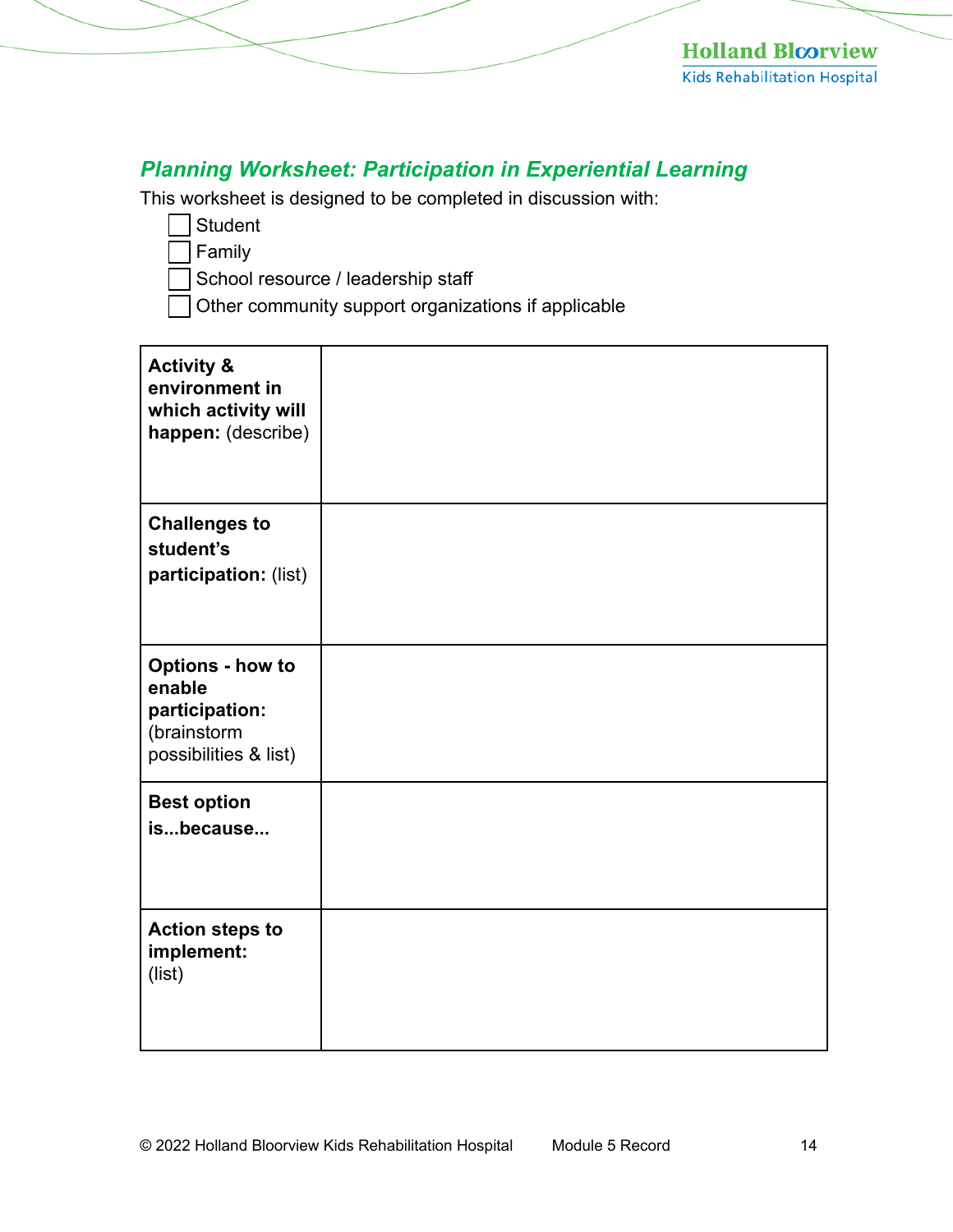Thank you for engaging in this learning. We would like to know about your experience with the module. Please take 5 minutes to do a short survey.

[surveymonkey.com](https://www.surveymonkey.com/r/2JFVHR7)

## *Credits*

#### **Lived experience contributors**

Max Lemoine Marc and Melody Lemoine Ingrid Muschta Tiffany Dawe Yemina Goldberg Shaina Green Ivona Novak Ahsan Musavi Abdul Shehzab Denise De Paola

#### **Reviewers**

Alison Morse, Senior Manager, Advocacy and Family Engagement, Easter Seals Ontario Dr. Deanna Swift, Psychologist, Implementation Coach and Special Education Lead, School Mental Health Ontario Jillian Ferguson, Physiotherapist, ErinoakKids Center for Treatment and **Development** Dr. Kathy Sutherland Mary Ann Schouten, Speech Language Pathologist, Upper Grand District School Board Payal Khazanchi, Director of Inclusion Initiatives, Community Living Ontario Samuel Andrade, Youth Mentor, Holland Bloorview kids Rehabilitation Hospital Semantha da Silva, Principal, Dufferin-Peel Catholic District School Board Stacey Copland, Ontario College of Teachers Sue Ball, Member, Council for Exceptional Children

Tilia Cruz, Support Services Advisor, Catholic Principals' Council of Ontario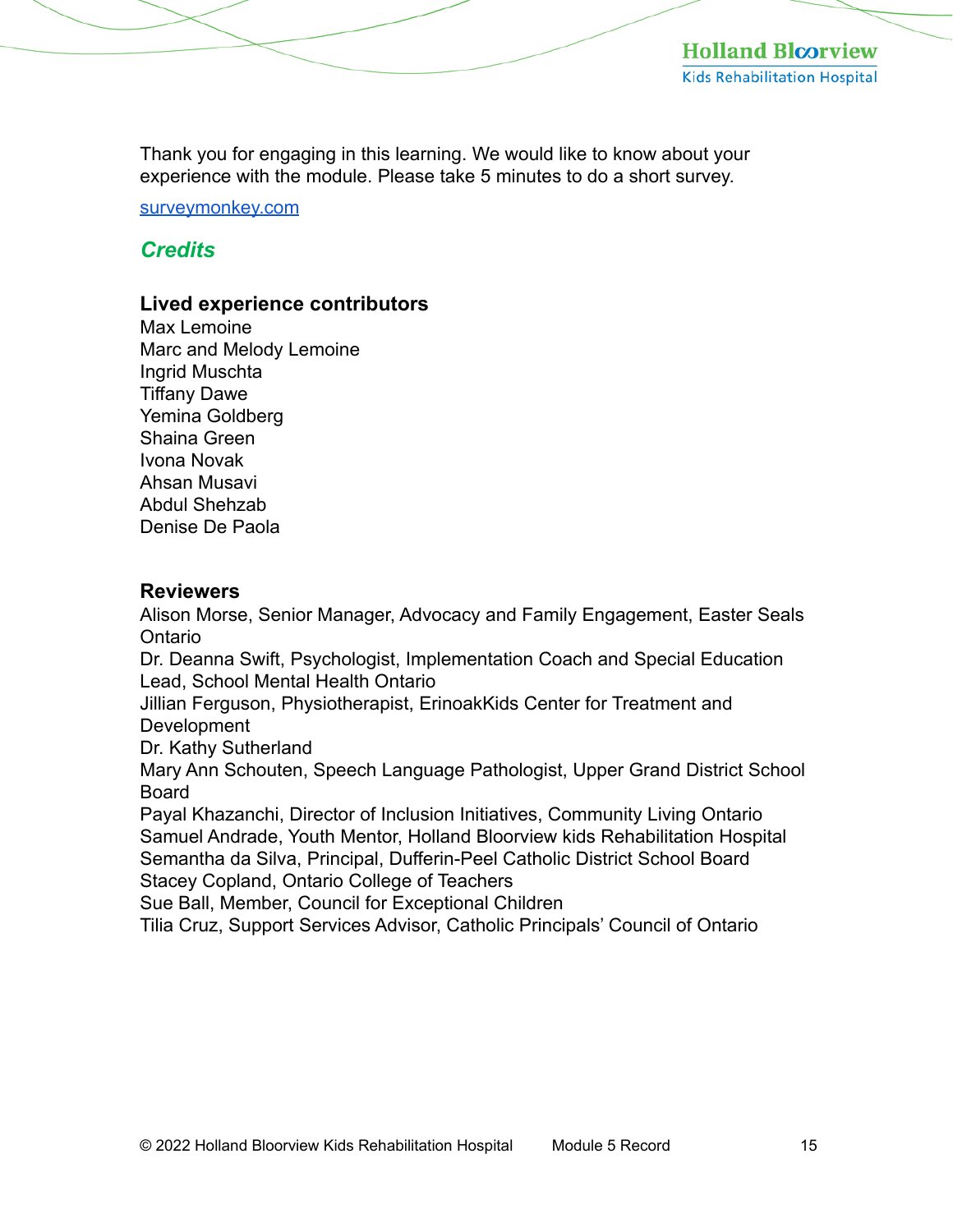## *Module 5 Links and Resources*

#### **Links**

Links are listed in the order in which they appear in the key messages. Where appropriate, we have included links to other resources mentioned in the module.

| <b>Intro</b> | Creating pathways to success: An education and career/life plan<br>program for Ontario schools                                                                                                                                                                                                                                                                                                                                                                                                             |
|--------------|------------------------------------------------------------------------------------------------------------------------------------------------------------------------------------------------------------------------------------------------------------------------------------------------------------------------------------------------------------------------------------------------------------------------------------------------------------------------------------------------------------|
| <b>KM1</b>   | <b>Partners for Planning Network</b><br>Dear Everybody<br>Policy on accessible education for students with disabilities                                                                                                                                                                                                                                                                                                                                                                                    |
| <b>KM2</b>   | Growing success: Assessment, evaluation, and reporting in Ontario<br>schools, first edition, covering grades 1 to 12, 2010<br>Policy on accessible education for students with disabilities<br><b>Equity and inclusive education in Ontario schools: Guidelines for</b><br>policy development and implementation<br>Leadership connection: Building natural supports                                                                                                                                       |
| <b>KM3</b>   | <b>Learning for all: A quide to effective assessment and instruction for all</b><br>students, kindergarten to grade 12<br><b>Connectability Resource directories</b><br>Discoverability: Connect to an inclusive employer in Ontario who<br>wants to hire you<br><b>Family support network for employment</b><br><b>Ontario disability employment network</b><br><b>Transition resource quide for students with disabilities</b><br><b>Transition resources for high school, post-secondary and beyond</b> |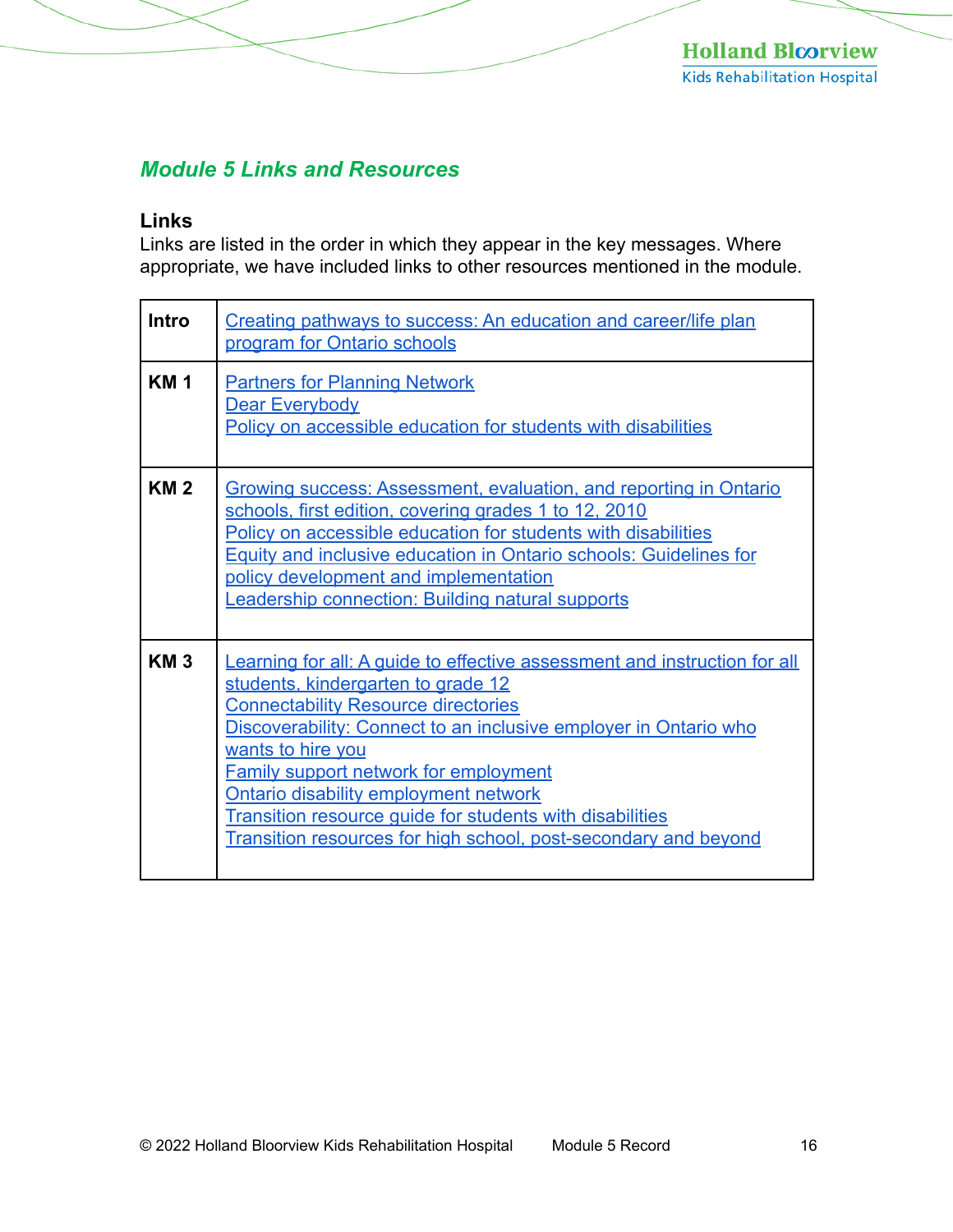#### **Resources**

- Berrigan, P., Scott, C. W. M., & Zwicker, J. D. (2020). Employment, education and income for Canadians with developmental disability: Analysis from the 2017 Canadian survey on disability. *Journal of Autism and Developmental Disorders, n.p.*  <https://doi.org/10.1007/s10803-020-04603-3>
- Caliendo, M., & Schmidl, R. (2016). Youth unemployment and active labor market policies in Europe. *IZA Journal of Labor Policy, 5*(1), n.p. <https://doi.org/10.1186/s40173-016-0057-x>
- Connectability.ca. (n.d.). *Resource directories.*  <https://connectability.ca/resource-directories/>
- Discoverability network. (n.d.). *Connect to an inclusive employer who wants to hire you.*  <https://discoverability.network/job-seeker/>
- Fadyl, J.K., Teachman, G., & Hamdani, Y. (2019). Problematizing 'productive citizenship' within rehabilitation services: Insights from three studies. *Disability and Rehabilitation, 42*(20), 2959–2966. <https://doi.org/10.1080/09638288.2019.1573935>
- Family Support Network for Employment. (n.d.). *Where to start.*  <https://fsne.ca/>
- Holland Bloorview Kids Rehabilitation Hospital. (n.d.). *Dear everybody*. <https://deareverybody.hollandbloorview.ca/>
- Jetha, A., Shaw, R., Sinden, A. R., Mahood, Q., Am Gignac, M., McColl, M. A., & Martin Ginis, K. A. (2019). Work-focused interventions that promote the labour market transition of young adults with chronic disabling health conditions: A systematic review. *Occup Environ Med, 76,* 189–198. [10.1136/oemed-2018-105454](https://doi.org/10.1136/oemed-2018-105454)
- King, G. A., Baldwin, P. J., Currie, M., & Evans, J. (2005). Planning successful transitions from school to adult roles for youth with disabilities. *Children's Health Care, 34,(3),*195–216. Retrieved July 9, 2021, from [https://idainstitute.com/fileadmin/user\\_upload/Downloads/Transitions\\_Mana](https://idainstitute.com/fileadmin/user_upload/Downloads/Transitions_Management/Resources/PlanningSuccesTransition1.pdf) gement/Resources/PlanningSuccesTransition1.pdf
- Kohler, P. D., Gothberg, J. E., Fowler, C., & Coyle, J. (2016). Taxonomy for transition programming 2.0: A model for planning, organizing, and

© 2022 Holland Bloorview Kids Rehabilitation Hospital Module 5 Record 17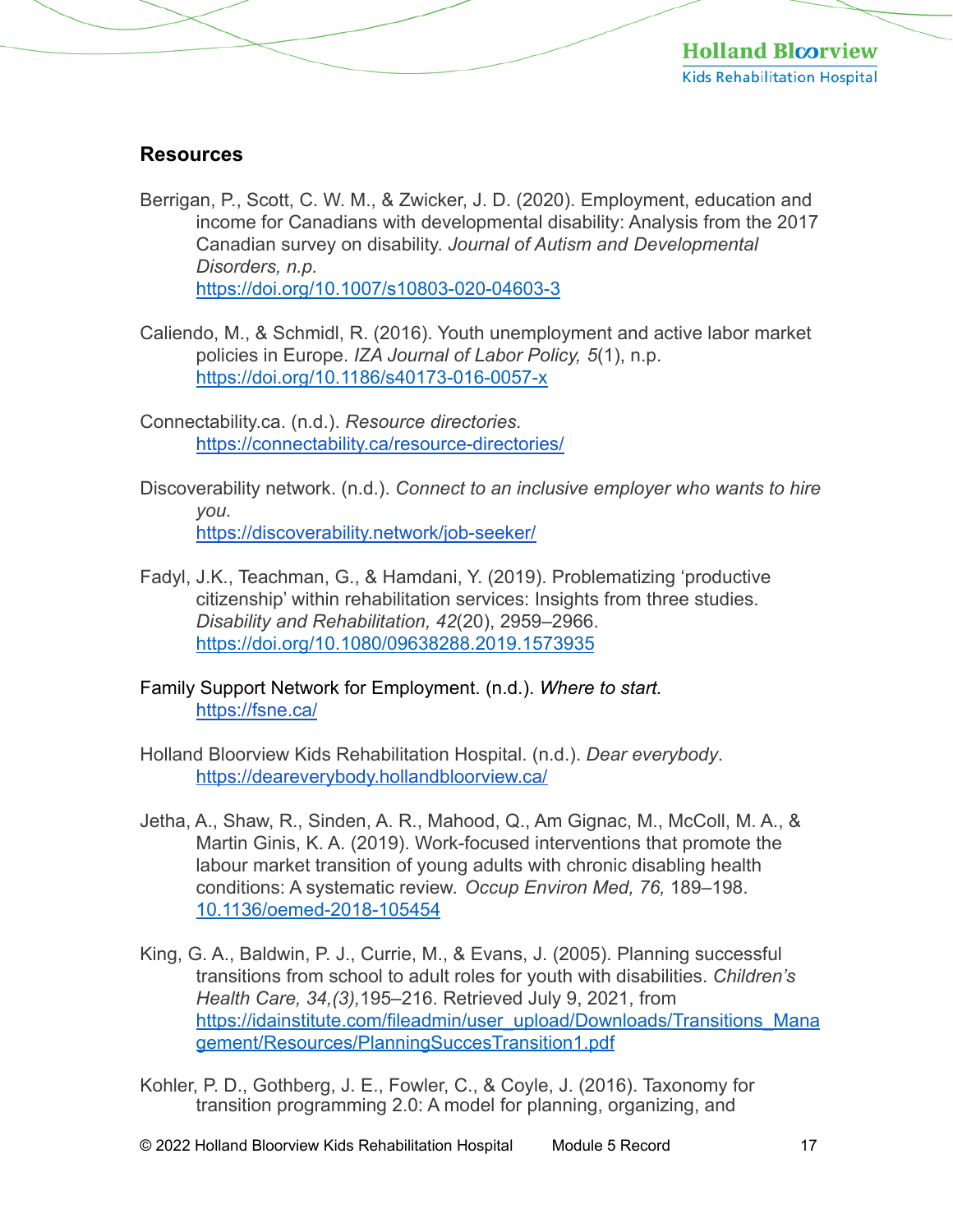evaluating transition education, services, and programs. Western Michigan University. https://www.researchgate.net/publication/346473315\_TAXONOMY\_FOR\_T [RANSITION\\_PROGRAMMING\\_20\\_A\\_Model\\_for\\_Planning\\_Organizing\\_and](https://www.researchgate.net/publication/346473315_TAXONOMY_FOR_TRANSITION_PROGRAMMING_20_A_Model_for_Planning_Organizing_and_Evaluating_Transition_Education_Services_and_Programs) Evaluating Transition Education Services and Programs

- Krahn, H., & Chow, A (2016). Youth unemployment and career scarring: Social-psychological mediating effects? *Canadian Journal of Sociology, 41*(2), 117–138. <https://doi.org/10.29173/cjs23863>
- Lindsay, S. (2011). Discrimination and other barriers to employment for teens and young adults with disabilities*. Disability Rehabilitation, 33*, 1340–1350. [10.3109/09638288.2010.531372](https://doi.org/10.3109/09638288.2010.531372)
- Morris, S., Fawcett, G., Brisebois, L., & Hughes, J. (2018). *A demographic, employment and income profile of Canadians with disabilities aged 15 years and over.* Statistics Canada. [https://www150.statcan.gc.ca/n1/en/pub/89-654-x/89-654-x2018002-eng.pdf](https://www150.statcan.gc.ca/n1/en/pub/89-654-x/89-654-x2018002-eng.pdf?st=PdzIKAb2) ?st=PdzIKAb2
- National Collaborative on Workforce and Disability for Youth. (2019). *Guideposts for success 2.0: A framework for successful youth transition to adulthood.*  [http://www.ncwd-youth.info/wp-content/uploads/2019/07/Guideposts-for-Suc](http://www.ncwd-youth.info/wp-content/uploads/2019/07/Guideposts-for-Success-2.0.pdf) cess-2.0.pdf
- Ontario Disability Employment Network (n.d.). *Business benefits.*  <https://www.odenetwork.com/businesses/business-benefits/>
- Ontario Disability Employment Network. (n.d.). *Enhancing business performance through inclusive hiring.*  <https://www.odenetwork.com/>
- Ontario Human Rights Commission. (n.d.). Policy on accessible education for students with disabilities. <https://www.ohrc.on.ca/en/policy-accessible-education-students-disabilities>
- Ontario MInistry of Education. (2014). *Equity and inclusive education in Ontario schools: Guidelines for policy development and implementation*. <http://www.edu.gov.on.ca/eng/policyfunding/inclusiveguide.pdf>
- Ontario Ministry of Education. (2010). *Growing success: Assessment, evaluation and reporting in Ontario schools. First edition, Covering Grades 1 to 12*. <http://www.edu.gov.on.ca/eng/policyfunding/growsuccess.pdf>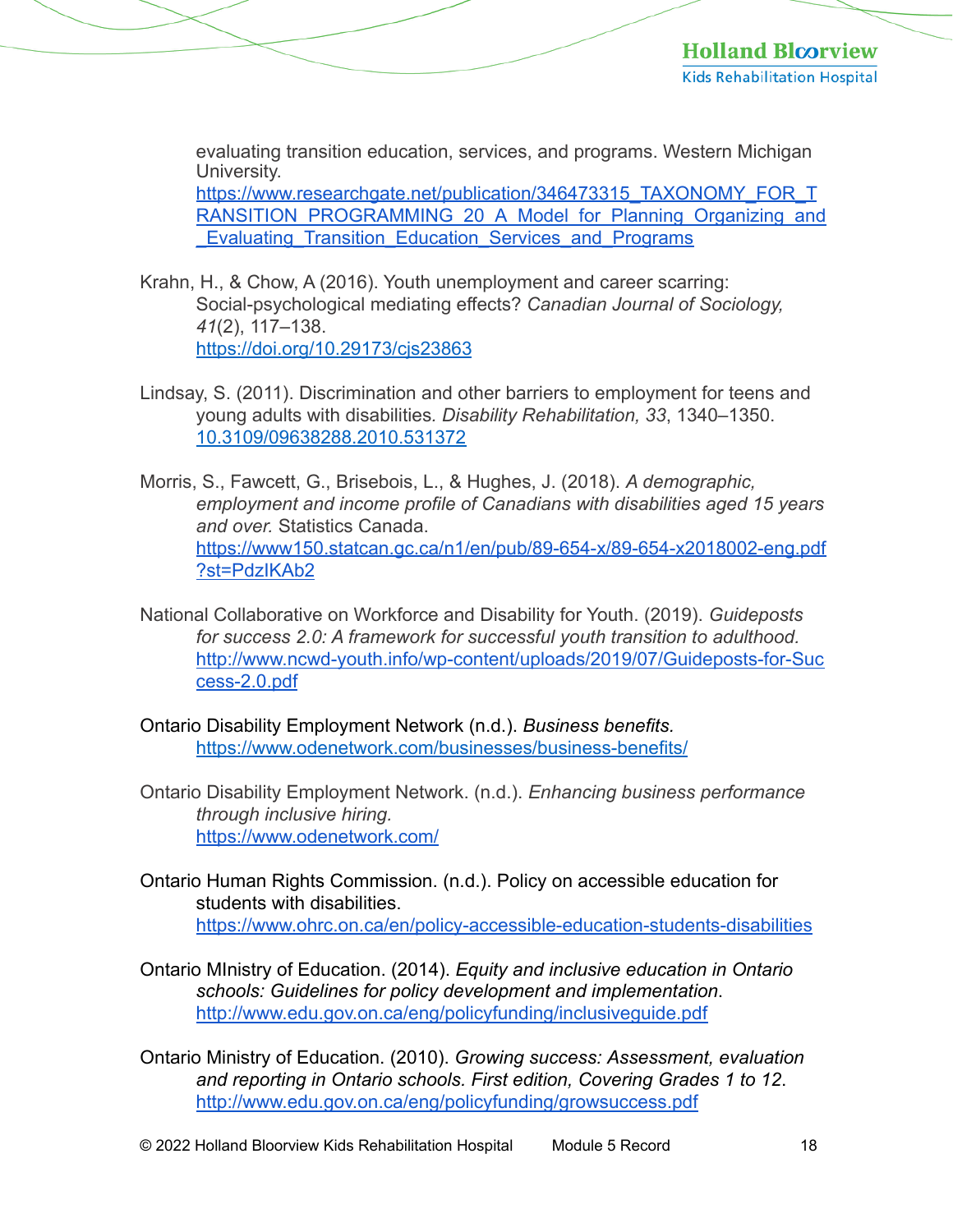Ontario Ministry of Education. (2013). *Creating pathways to success: An education and career/life planning program for Ontario schools: Policy and program requirements, kindergarten to grade 12.*  [http://www.edu.gov.on.ca/eng/document/policy/cps/CreatingPathwaysSucce](http://www.edu.gov.on.ca/eng/document/policy/cps/CreatingPathwaysSuccess.pdf) ss.pdf

- Ontario Ministry of Education. (2013). *Learning for all: A guide to effective assessment and instruction for all students, kindergarten to grade 12.*  [http://www.edu.gov.on.ca/eng/general/elemsec/speced/learningforall2013.p](http://www.edu.gov.on.ca/eng/general/elemsec/speced/learningforall2013.pdf) df
- Ontario Ministry of Education. (2016). *Community connected experiential learning: A policy framework for Ontario schools, kindergarten to grade 12.*  https://www.publications.gov.on.ca/community-connected-experiential-learni [ng-a-policy-framework-for-ontario-schools-kindergarten-to-grade-12-draft-for](https://www.publications.gov.on.ca/community-connected-experiential-learning-a-policy-framework-for-ontario-schools-kindergarten-to-grade-12-draft-for-consultation) -consultation
- Partners 4 Planning. (n.d.) *Crafting a good life: Tiffany Dawe.*  <https://www.planningnetwork.ca/resources/crafting-a-good-life-tiffany-dawe>
- Raphael, D., Bryant, T., Mikkonen, J., & Raphael, A. (2020). *Social determinants of health: the Canadian facts (2nd Ed.).* York University School of Health Policy and Management. https://thecanadianfacts.org/The\_Canadian\_Facts-2nd\_ed.pdf
- Riester-Wood, T. (2015, August 31). *Leadership connections: Building natural support*s. Retrieved Jan 4, 2022 from <https://inclusiveschools.org/leadership-connection-building-natural-supports/>
- Shogren, K.A., & Wittenburg, D. (2019). Improving outcomes of transition-age youth with disabilities: A life course perspective. *Career Development and Transition for Exceptional Individuals, 43,*18–28. [https://doi.org/10.1177/2165143419887853](https://doi.org/10.1177%2F2165143419887853)
- SkillsZone. (2014). *Ontario skills passport for teachers.*  [http://www.skillszone.ca/index\\_osp\\_teachers.html](http://www.skillszone.ca/index_osp_teachers.html)
- Surrey Place Centre. (2020). *Transition resources for high school, post-secondary and beyond.*  [https://www.surreyplace.ca/rsc-transition-resources-for-high-school-post-sec](https://www.surreyplace.ca/rsc-transition-resources-for-high-school-post-secondary-and-beyond/) ondary-and-beyond/